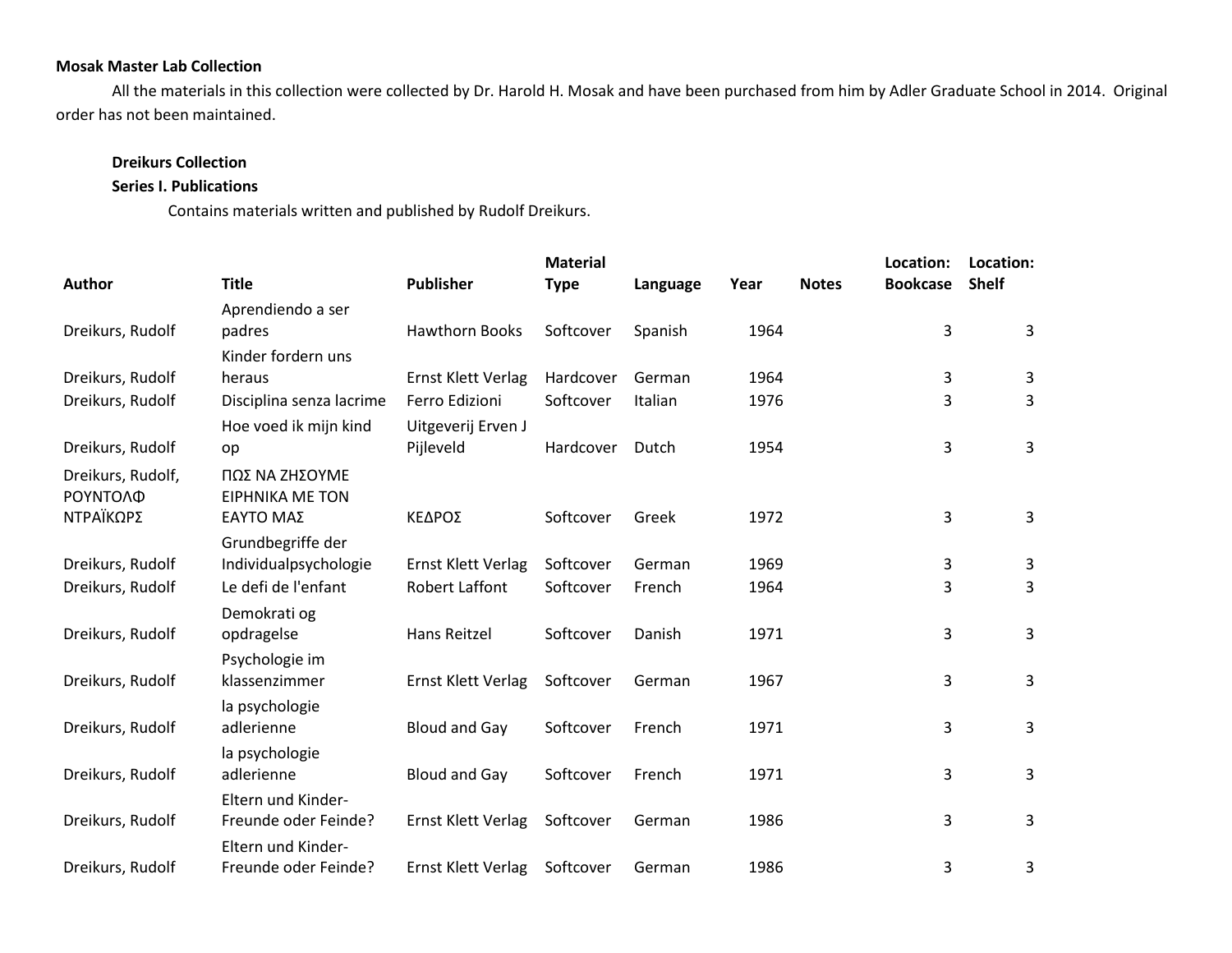| Dreikurs, Rudolf | familienrat für ein<br>glücklicheres<br>Zusammenleben von<br>eltern und kindern | Ernst Klett Verlag                  | Softcover | German     | 1985 | 3 | 3 |
|------------------|---------------------------------------------------------------------------------|-------------------------------------|-----------|------------|------|---|---|
|                  | Schülern gerecht                                                                | Urban and                           |           |            |      |   |   |
| Dreikurs, Rudolf | werden                                                                          | Schwarzenberg                       | Softcover | German     | 1976 | 3 | 3 |
| Dreikurs, Rudolf | Selbstbewußt : die<br>psychologie eins<br>lebensgefühls                         | Horizonte                           | Softcover | German     | 1972 | 3 | 3 |
|                  | Como Educar nossos                                                              |                                     |           |            |      |   |   |
| Dreikurs, Rudolf | filhos nos dias de hoje                                                         | <b>Editora Record</b>               | Softcover | Portuguese | 1964 | 3 | 3 |
|                  | Psychotherapie in der                                                           | Ernst Reinhardt                     |           |            |      |   |   |
| Dreikurs, Rudolf | Medizin                                                                         | Verlag                              | Hardcover | German     | 1980 | 3 | 3 |
| Dreikurs, Rudolf | Children: The Challenge                                                         | E.P. Dutton                         | Softcover | English    | 1964 | 3 | 3 |
| Dreikurs, Rudolf | Social Equality: the<br>Challenge of Today                                      | Contemporary<br><b>Books</b>        | Softcover | English    | 1971 | 3 | 3 |
| Dreikurs, Rudolf | Social Equality: the<br>Challenge of Today                                      |                                     | Softcover | English    | 1971 | 3 | 3 |
| Dreikurs, Rudolf | Coping with Children's<br>Misbehavior                                           | <b>Hawthorn Books</b>               | Softcover | English    | 1972 | 3 | 3 |
| Dreikurs, Rudolf | Child Guidance and<br>Education                                                 | <b>Alfred Adler</b><br>Institute    | Softcover | English    | 1974 | 3 | 3 |
| Dreikurs, Rudolf | Grundbegriffe der<br>Individualpsychologie                                      | Ernst Klett Verlag                  | Softcover | German     | 1981 | 3 | 3 |
| Dreikurs, Rudolf | счастье ващезо<br>ребенка                                                       | Москва<br>Прогресс<br>Verlag Von S. | Softcover | Russian    | 1986 | 3 | 3 |
| Dreikurs, Rudolf | Seelische impotenz                                                              | Hirzel                              | Softcover | German     | 1931 | 3 | 3 |
| Dreikurs, Rudolf | Discipline without tears                                                        | <b>Hawthorn Books</b>               | Softcover | English    | 1974 | 3 | 3 |
| Dreikurs, Rudolf | Discipline without tears                                                        | Web Offset Ltd.                     | Softcover | English    | 1972 | 3 | 3 |
| Dreikurs, Rudolf | Social Equality: the<br>Challenge of Today                                      | Alfred Adler<br>Institute           | Softcover | English    | 1971 | 3 | 3 |
| Dreikurs, Rudolf | Psychodynamics,<br>Psychotherapy, and<br>Counseling                             | <b>Alfred Adler</b><br>Institute    | Softcover | English    | 1973 | 3 | 3 |
|                  |                                                                                 |                                     |           |            |      |   |   |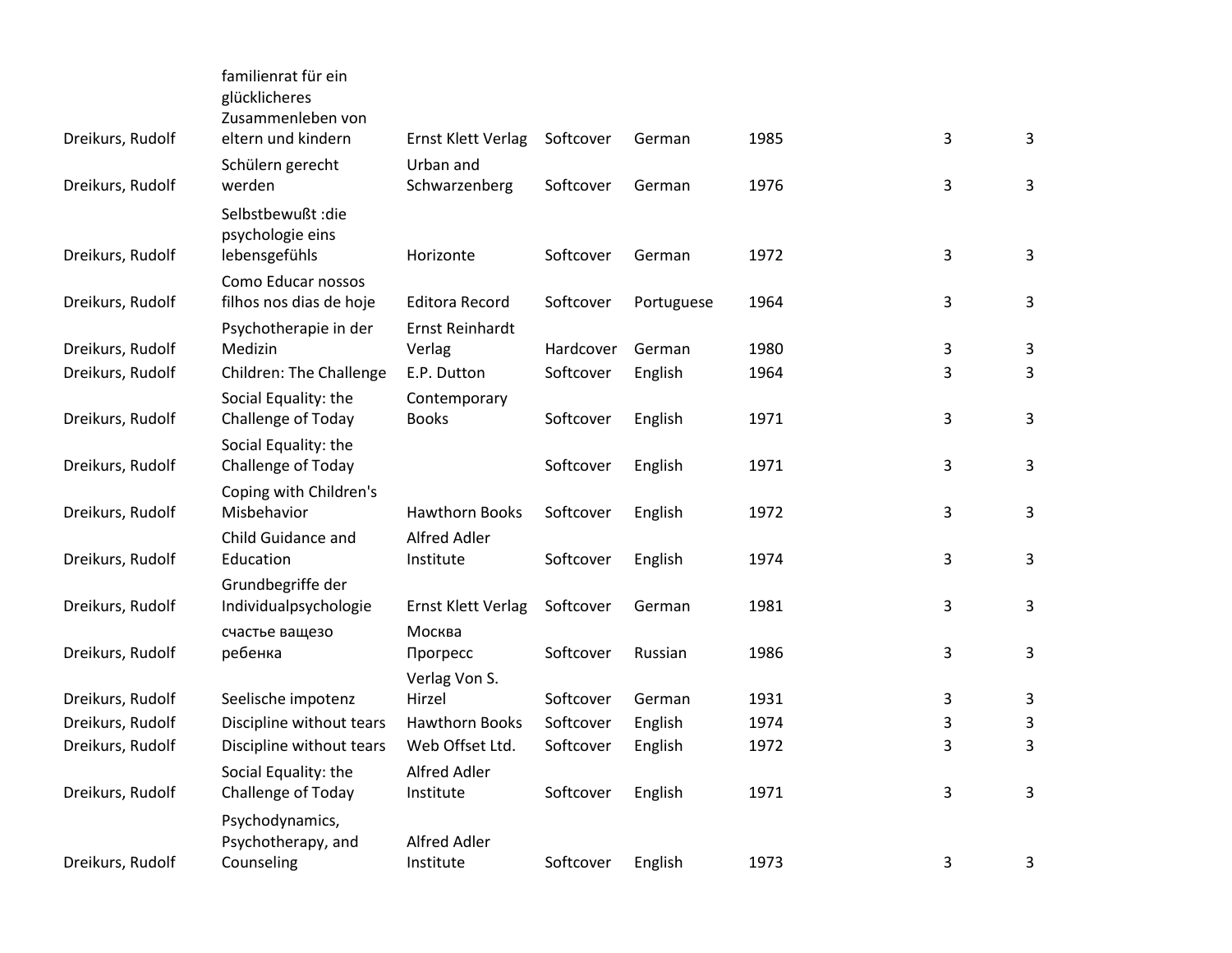|                  |                                          | Alfred Adler          |           |         |      |   |              |
|------------------|------------------------------------------|-----------------------|-----------|---------|------|---|--------------|
| Dreikurs, Rudolf | <b>Adult-Child Relations</b>             | Institute             | Softcover | English | 1967 | 3 | 3            |
|                  | The Challenge of Child                   |                       |           |         |      |   |              |
| Dreikurs, Rudolf | Training: A Parents'<br>Guide            | <b>Hawthorn Books</b> | Softcover | English | 1972 | 3 | $\mathbf{3}$ |
|                  | kinder lernen aus den                    |                       |           |         |      |   |              |
| Dreikurs, Rudolf | folgen                                   | Herderbücherei        | Softcover | German  | 1973 | 3 | 3            |
|                  | Die Ehe-eine                             |                       |           |         |      |   |              |
| Dreikurs, Rudolf | Herausforderung                          | Ernst Klett Verlag    | Softcover | German  | 1964 | 3 | 3            |
|                  |                                          | <b>Alfred Adler</b>   |           |         |      |   |              |
| Dreikurs, Rudolf | Multiple Psychotherapy                   | Institute             | Softcover | English | 1984 | 3 | 3            |
|                  | A New Approach to                        |                       |           |         |      |   |              |
| Dreikurs, Rudolf | Discipline: Logical<br>Consequences      | <b>Hawthorn Books</b> | Hardcover | English | 1968 | 3 | 3            |
|                  |                                          |                       |           |         |      |   |              |
|                  | A New Approach to<br>Discipline: Logical |                       |           |         |      |   |              |
| Dreikurs, Rudolf | Consequences                             | <b>Hawthorn Books</b> | Hardcover | English | 1968 | 3 | 3            |
|                  | A New Approach to                        |                       |           |         |      |   |              |
|                  | Discipline: Logical                      |                       |           |         |      |   |              |
| Dreikurs, Rudolf | Consequences                             |                       | Softcover | English | 1968 | 3 | 3            |
|                  | Social Equality: the                     |                       |           |         |      |   |              |
| Dreikurs, Rudolf | Challenge of Today                       | Regnery               | Hardcover | English | 1971 | 3 | 3            |
|                  | The Challenge of                         |                       |           |         | 1964 | 3 | 3            |
| Dreikurs, Rudolf | Marriage<br>The Challenge of             |                       | Hardcover | English |      |   |              |
| Dreikurs, Rudolf | Marriage                                 | <b>Hawthorn Books</b> | Softcover | English | 1974 | 3 | 3            |
|                  |                                          | Un Monde              |           |         |      |   |              |
| Dreikurs, Rudolf | le defi du marriage                      | Different             | Softcover | French  | 1981 | 3 | 3            |
|                  | Maintaining Sanity in                    |                       |           |         |      |   |              |
|                  | the Classroom:                           |                       |           |         |      |   |              |
|                  | Illustrated teachign                     |                       |           |         |      |   |              |
| Dreikurs, Rudolf | techniques                               | Harper and Row        | Softcover | English | 1971 | 3 | 3            |
|                  | Psychology in the                        |                       |           |         |      |   |              |
|                  | Classroom: A Manual<br>for Teachers      |                       |           |         | 1957 | 3 |              |
| Dreikurs, Rudolf |                                          | Harper and Row        | Hardcover | English |      |   | 3            |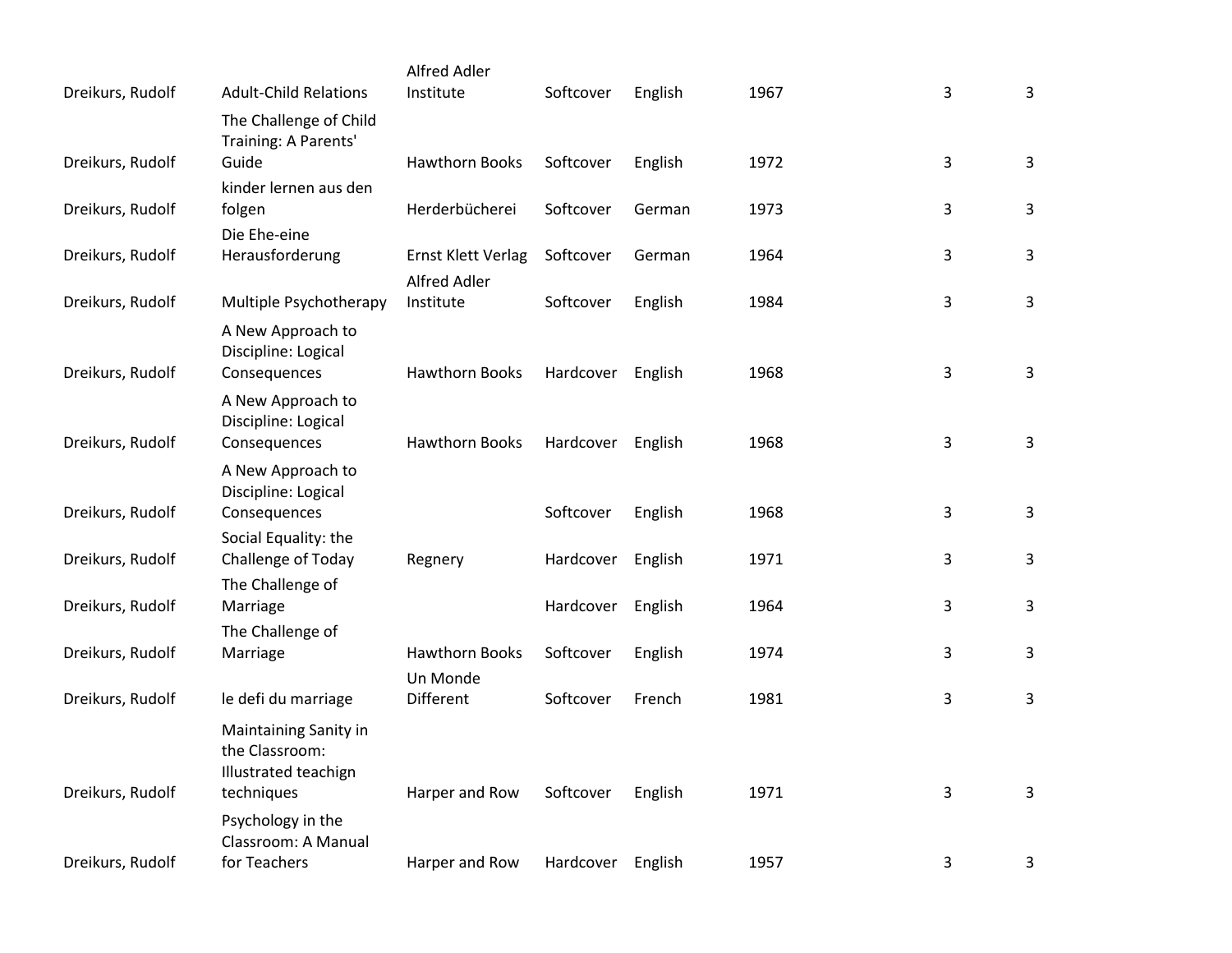| Dreikurs, Rudolf | Psychology in the<br>Classroom: A Manual<br>for Teachers                                                              | Harper and Row              | Softcover | English | 1968 | 2nd ed    | 3 | 3              |
|------------------|-----------------------------------------------------------------------------------------------------------------------|-----------------------------|-----------|---------|------|-----------|---|----------------|
|                  | Fundamentals of                                                                                                       |                             |           |         |      |           |   |                |
| Dreikurs, Rudolf | <b>Adlerian Psychology</b>                                                                                            | Greenberg                   | Hardcover | English |      |           | 3 | $\mathbf{3}$   |
| Dreikurs, Rudolf | Fundamentals of<br>Adlerian Psychology                                                                                | Alfred Adler<br>Institute   | Softcover | English | 1953 |           | 3 | 3              |
|                  | The Challenge of                                                                                                      | Duell, Sloan, and           |           |         |      |           |   |                |
| Dreikurs, Rudolf | Parenthood                                                                                                            | Pearce                      | Hardcover | English |      |           | 3 | 4              |
|                  | Η ΨΥΧΟΛΟΓΙΑ ΣΤΗΝ                                                                                                      |                             |           |         |      |           |   |                |
| Dreikurs, Rudolf | <b>TAEH</b>                                                                                                           | ΚΕΔΡΟΣ                      | Softcover | Greek   | 1968 |           | 3 | $\overline{a}$ |
| Dreikurs, Rudolf | Children: The Challenge                                                                                               | Duell, Sloan, and<br>Pearce | Hardcover | English |      |           | 3 | $\overline{4}$ |
|                  | Psychology in the<br>Classroom: A Manual                                                                              |                             |           |         |      |           |   |                |
| Dreikurs, Rudolf | for Teachers                                                                                                          | Harper and Row              | Hardcover | English | 1968 | 2nd ed    | 3 | 4              |
|                  | ΠΡόκλΗΣΗ ΝΑ ΕΙΜΑΣΤ                                                                                                    |                             |           |         |      |           |   |                |
| Dreikurs, Rudolf | ΓΟΝΕΙΣ                                                                                                                | <b>Hawthorn Books</b>       | Softcover | Greek   | 1958 |           | 3 | 4              |
| Dreikurs, Rudolf | A Parents' Guide to<br>Child Discipline                                                                               |                             | Softcover | English | 1970 |           | 3 | 4              |
| Dreikurs, Rudolf | Grundbegriffe der<br>Individualpsychologie                                                                            |                             | Softcover | German  | 1969 |           | 3 | $\overline{4}$ |
|                  | Family Council: The<br>Dreikurs Technique for<br>putting an end to war<br>between parents and<br>childre (and between |                             |           |         |      |           |   |                |
| Dreikurs, Rudolf | children and children)                                                                                                | Regnery                     | Hardcover | English |      |           | 3 | 4              |
| Bullard, M.L.,   | <b>Memories of Rudolf</b>                                                                                             |                             |           |         |      | self      |   |                |
| Corsini, R.J.    | <b>Dreikurs</b>                                                                                                       |                             | Softcover | English | 1999 | published | 3 | 4              |
| Bullard, M.L.,   | <b>Memories of Rudolf</b>                                                                                             |                             |           |         |      | self      |   |                |
| Corsini, R.J.    | <b>Dreikurs</b>                                                                                                       |                             | Softcover | English | 1999 | published | 3 | 4              |